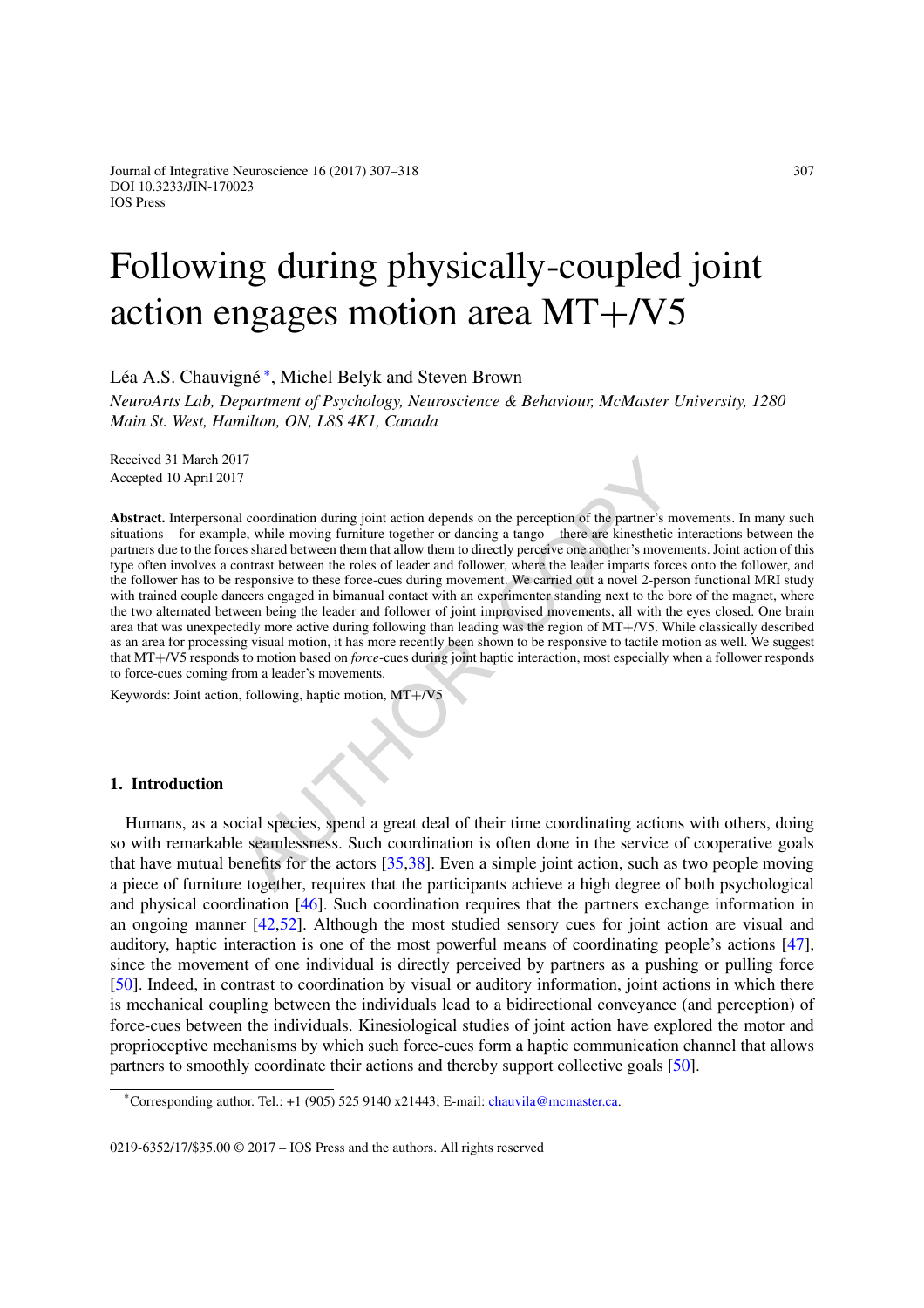Studies of joint action, whether of physical actions like moving furniture or of activities like reciprocal imitation [[5](#page-9-0),[9](#page-9-1)[,14](#page-10-1)[,20](#page-10-2)[,34](#page-10-3)], dyadic conversation [\[16](#page-10-4)[,48](#page-11-6)], musical duetting [\[10](#page-9-2)[,18](#page-10-5)[,30](#page-10-6)[,44](#page-11-7)] group decision making [\[28](#page-10-7)], or visual synchronisation tasks [[6](#page-9-3)[,36](#page-10-8)[,40](#page-11-8)[,42](#page-11-2)], have demonstrated that people play different roles in these joint actions and that these roles tend to be fluid. The most fundamental distinction is that between being a leader and a follower of a joint action. Leaders tend to be those individuals who make decisions and who actively transmit their ideas and intention to others, whereas followers receive this information and adapt their ideas or behaviors to the suggestions or commands of the leader. When joint actions include physical interactions, leading is often manifested as the conveyance of force-cues to the follower, whereas following is manifested as a perceptual awareness and behavioral responsiveness to the force-cues coming from the leader. As mentioned above, these roles can be quite fluid. When two people move a piece of furniture, each person might spend part of the time pushing (akin to leading) and part of the time being pushed along (akin to following), as determined adaptively by the moment-bymoment demands of the activity.

or an earting.<br>In the dentry,<br>as, such as when two people move a piece of furniture, the physis<br>is is not direct but is instead mediated by the object that they<br>e many situations in human life in which there is direct phy In some contexts, such as when two people move a piece of furniture, the physical contact between the two participants is not direct but is instead mediated by the object that they are jointly grasping. However, there are many situations in human life in which there is direct physical contact between the people producing a joint action. A common example of this is tw o people performing a couple dance, such as a tango, where the two partners form an embrace such that the forearm of each person contacts or wraps around the core of the partner (i.e., the classic ballroom dancer's embrace). Employing this embrace, the leader (often a man) is able to exert forces to the back of his partner so as to signal his movement intentions and carry out motor plans that navigate the couple through space, as well as initiate certain follower-specific movement patterns in his partner. The follower (often a woman) can return forces to the leader's hand on her back in order to create a haptic communication channel. In this way, the follower is better able to detect the force-cues coming from her partner and to synchronize her movements with his [50]. Although the flow of haptic information is bidirectional in a couple dance, there is a general asymmetry in the roles played by the partners due to the fact that only one partner knows the motor plan in advance [52]: the leader is responsible for creating the overall motor plan to move the couple through space and influence the particular movement patterns that the two partners carry out. Because of this, the follower is more engaged than the leader in detecting and interpreting the partner' s force-cues.

In order to explore for the first time the neural basis of leading and following in a situation of haptic interaction with direct physical contact, we carried out a novel 2-person functional magnetic resonance imaging (fMRI) experiment with highly trained couple dancers (e.g., tango, salsa). In the experiment, the participants engaged in bimanual contact with an experimenter standing next to the bore of the magnet so that the two could generate joint motor actions. In different conditions, the participant acted as either the leader or the follower of the joint movements, all done with the eyes closed so as to limit communication to haptic interactions. The movement patterns were improvised, rather than pre-learned, in order t o maintain a n ongoing requirement for motor planning during leading and a heightened sense of responsiveness to force-cues during following. The major goal of the experiment was to identify the neural signatures of leading and following in a situation of joint action with physical contact. Two control conditions were carried out. In order to look at joint action in the absence of the leader/follower asymmetry, we created a "mutual" condition in which the participant and experimenter performed a pre-learned (rather than improvised) motor pattern with symmetrical roles, such that the conveyance and reception of forces were comparable between the two actors. Finally, as a control for the motor requirements of the three partnered conditions, we had participants perform a "solo" condition of improvised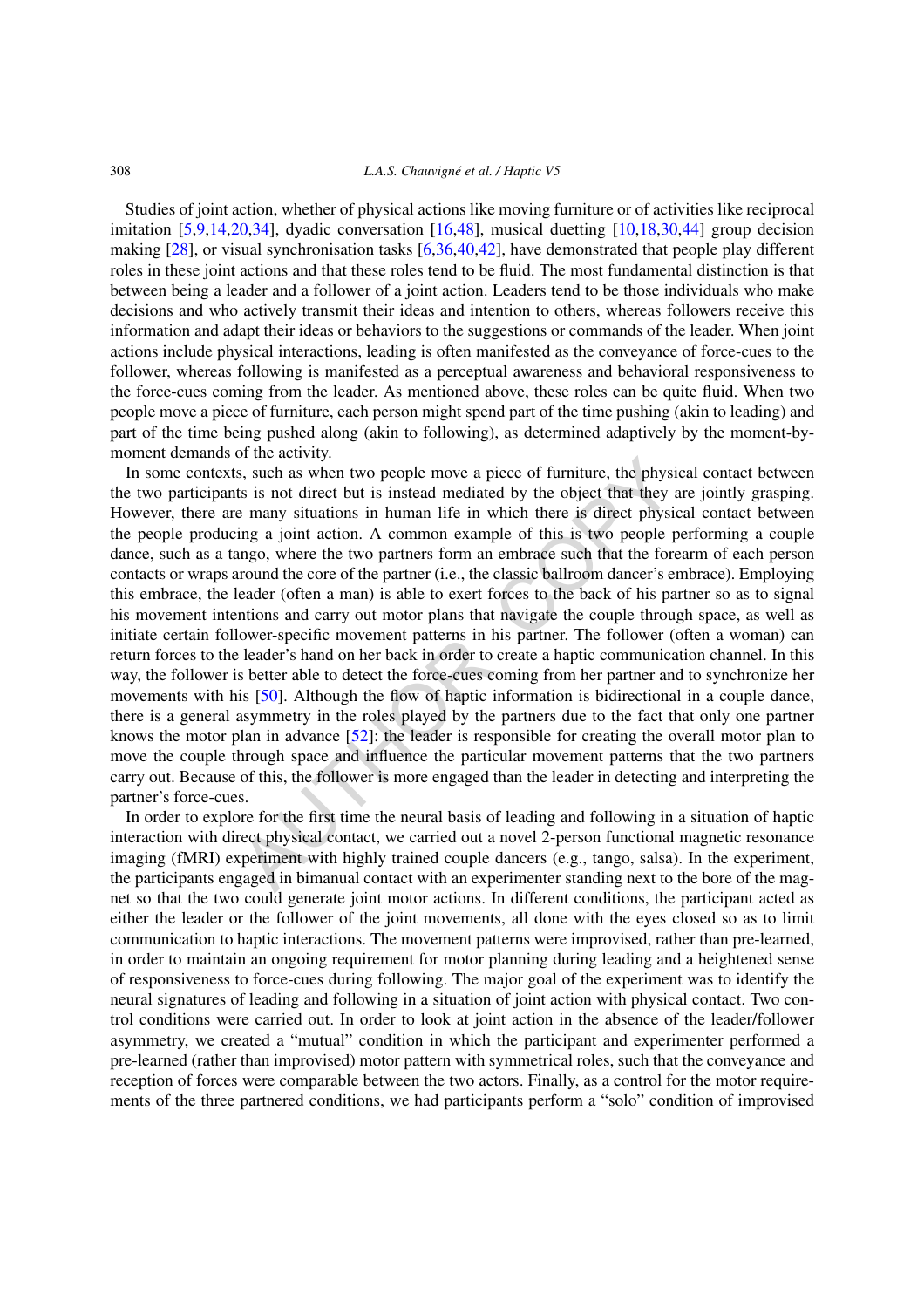bimanual movements but in the absence of physical contact with the experimenter. The analyses that assess the hypotheses for which w e designed the study will be reported i n another publication (in preparation), which will describe the main effect of partnering versus improvisation, as well as the differential effect of the partnering conditions. It is important to note that there is absolutely no overlap between the current analysis and those presented in the other publication. The current analysis presents a completely independent set of findings that are in no way dependent on the other publication.

The stare shown that unis complex Lespons for the saccurs when the skin surface is passively stroked [3,4,21,51,4] elf motion [13]. Hence, this led to the suggestion that  $MT+/VS$  m tion of motion. We provide here the first We report here an unpredicted finding of the analysis of leading and following in our experiment that led us to a further exploration through a region-of-interest analysis. In particular, we observed that motion area MT+/V5 was significantly more active during following than leading. V5 has historically been described as an area for the perception of visual motion. It was initially discovered in the monkey brain [\[12](#page-9-4)] and later identified in the human brain through neuroimaging studies of visual motion [\[54](#page-11-9)]. In combination with surrounding motion-sensitive areas, it has been designated as the "MT+/V5 complex". More recently, studies have shown that this complex responds not only to visual motion but to tactile motion as well, such as occurs when the skin surface is passively stroked [3,4,21,51[,53\]](#page-11-11), as well as during the perception of self motion [13]. Hence, this led to the suggestion that MT+/V5 might be a supramodal area for the perception o f motion. We pro vide here the first finding suggesting that M T +/V5 might also respond to motion perceived via *force* cues, and that it could be modulated by the degree to which individuals are receptive to these cues during joint haptic interaction. More specifically, we carried out a region-of-interest (ROI) analysis to show that a region that contains MT+/V5 is more strongly activated when a person haptically follows a leader's movements than when they themselves lead such movements.

# **2. Methods**

Nineteen participants (9 males, mean age  $40.4 \pm 13.2$ ) took part in the study after giving their informed consent (Medical Research Ethics Board, St. Josephs Hospital). None of the participants had a history of neurological or psychiatric disease. All participants had a t least t w o years o f experience in one or more forms of couple dancing that involve leading and following (mean  $7.11$  years  $\pm$  5.58). These dances included A r gentine tango, salsa, swing, and ballroom dancing. Data from one male participant was excluded due to excessive head movement, resulting in a final sample size of 18.

While a participant was lying supine in the MRI scanner, an experimenter (L.A.S.C.) was standing next to the bore of the scanner within reach of the participant's hands. The participant and experimenter were in physical contact at their hands, with the participant' s palms facing upward and the experimenter' s hands facing downwards. In other words, the participant's hands were always below the experimenter's hands such that participant's hands could not be passively moved. The principal contact between the participant's and experimenter's hands occurred at the inner surfaces of the fingers such that the two individuals were not holding hands (i.e., not creating an embrace with the hands). Based on this arrangement, participants had to actively move their hands in all conditions, including following.

The participant and experimenter together performed improvised bimanual movements of the wrist and metacarpophalangeal joints (not individual fingers) i n a highly controlled manner . Such impro vised mo v ements were free i n terms of direction o f m o v ement, although the y were also highly constrained by the palm-surface contact between the participant and experimenter. In different conditions, the participant acted as either the leader (initiator) or follower (responder) of movements that were performed by the pair. A third joint-action condition, called "mutual", served as an intermediate condition between leading and following, whereby the participant and experimenter performed pre-learned (i.e.,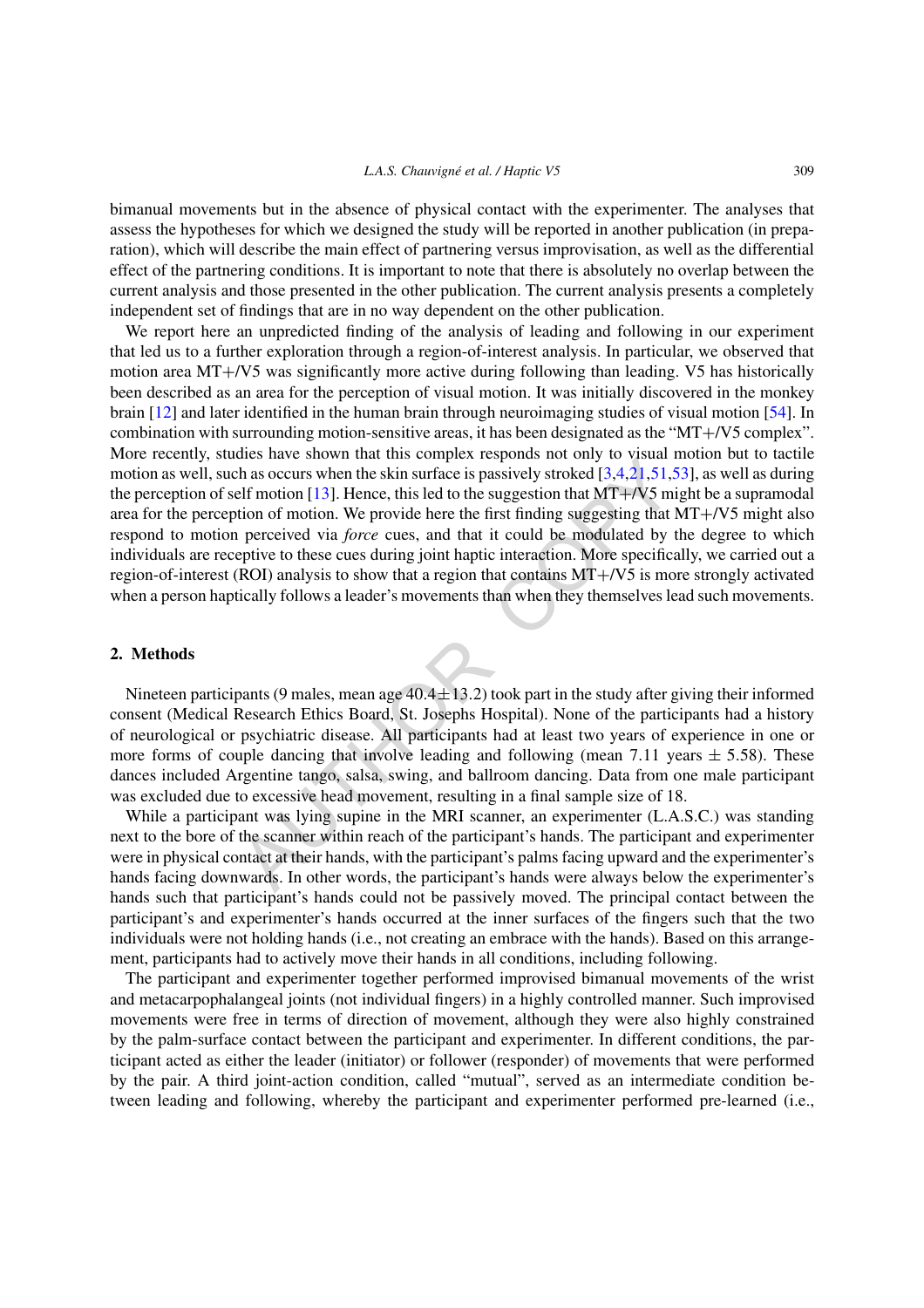non-improvised) movements together and thus had a shared role in the joint movement, without the role asymmetry found in the leading and following conditions. Three different fi x e d patterns were taught to participants in adv ance o f the scanning session, and were performed in separate epochs of the mutual task. Although the movement patterns were fixed and repetitive during the mutual condition, participants were specifically instructed that the speed and amplitude of the movement should emerge from an implicit mutual agreement between the t w o partners. A s a motor control for these three partnered conditions, participants performed a "solo" condition in which they improvised bimanual movements on their own in the absence of physical contact with the experimenter. Finally, a rest condition served as the baseline. A sixth condition of no interest for the present report (pre-learned and unpartnered movement) was also performed during these scans. Participants' eyes were kept closed throughout the experiment. Although participants were informed about which task to perform during each task epoch by means of pre-recorded verbal cues delivered through MRI-compatible headphones, no auditory entrainment cues were presented during the movement tasks to mark tempo or rhythm.

Up to three days prior to the scan, participants were trained on the tasks outside of the scanner in order to ensure that the amount of motion (speed variation, space exploration, types of movement) was globally matched across all of the movement conditions. In the scanner, the participant's head was firmly secured using foam pillows, and their arms were fastened to the side of their body at the elbow/forearm such that only their wrists and hands were able to move, thereby ensuring highly controlled movement during scanning.

Participants performed the tasks in 28 s blocks interspersed with 8 s relaxation periods that were excluded from the analysis. During the relaxation period, a pre-recorded verbal auditory instruction cued participants for the next task. Auditory cues were presented using Presentation<sup>®</sup> software (version 14.4, Neurobehavioral Systems). Each of the five tasks (leading, following, mutual, solo, rest) was performed six times in a counter-balanced order equally distrib uted across three functional scans.

ing the movement dashes of mark curpo or rigimal.<br>In given to the scan, participants were trained on the tasks outsing the mount of motion (speed variation, space exploration, type cross all of the movement conditions. In Acquisition of T2\*-weighted axial gradient-echo echo-planar images (EPI) with blood-oxygen-leveldependent (BOLD) contrast was performed with a General Electric Achieva 3-Tesla MRI (2000 ms TR, 35 ms TE, 90° flip angle, 39 slices, 4 mm slice thickness, 0 m m gap, 3 *.*75 mm × 3 *.*75 mm in-plane resolution,  $64 \times 64$  matrix, 240 mm field of view). Each functional scan consisted of 216 volumes and lasted 7'12". An automatic shimming procedure was performed before each scan to minimize inhomogeneity of the static magnetic field. To avoid T1 saturation effects, the two first dummy volumes of each scan were discarded. Two magnetic-field mapping images (5 ms then 8 ms TE) with the same imaging parameters as the EPI were also acquired in order to unwarp the functional scans. High-resolution structural images were T1-weighted (TR/TI/TE/flip angle  $= 7752$  ms/450 ms/2.44 ms/12°, FOV  $= 240$  mm, resolution =  $320 \times 194$ , slice thickness =  $2.0$  mm, in-plane voxel size =  $0.75$  mm  $\times$  1.25 mm, 164 sagittal slices).

Images were processed using Brain Vo yager QX 2.8. Functional images were spatially realigned, motion-corrected, unwarped, high-pass filtered (cut o ff frequenc y 0.0078 Hz), spatially smoothed (Gaussian filter with a 4 mm FWHM kernel size), and normalized to the Talairach template [\[49](#page-11-12)]. Three scans out of the 54 (18 participants  $\times$  3 scans) were excluded because head motion exceeded 3 mm of translation or  $3^{\circ}$  of rotation compared to the first volume of the first scan. The BOLD response for each task-block was modeled as the convolution of a 28 s boxcar with a synthetic hemodynamic response function composed of two gamma functions. In a first-level fixed-effects analysis, beta weights associated with the modeled hemodynamic responses were computed to fit the observed BOLD-signal time course in each voxel for each participant using the general linear model, with six regressors of interest modeling the experimental tasks. Six head-motion parameters plus one constant term were included a s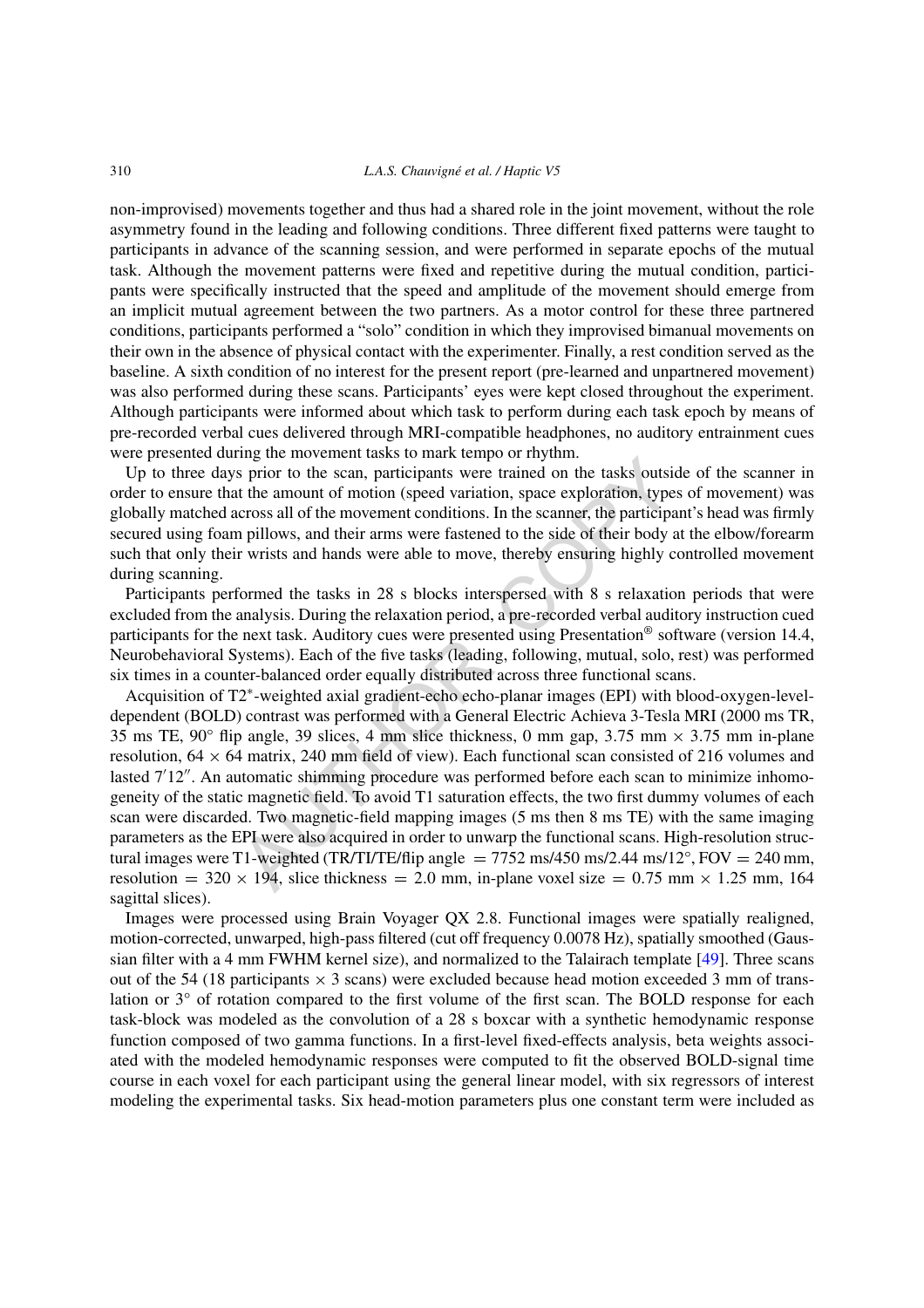nuisance regressors. In a second-level analysis, specific contrast images were brought forward into a random effects analysis.

Whole-brain analyses (unpublished) re vealed an unexpected and intriguing difference between leading and following in MT+/V5 that we wanted to explore further with an ROI analysis. In particular, the whole-brain contrast of "following > rest" demonstrated activation in the vicinity of MT+/V5 in the middle temporal region (Talairach coordinates 48,  $-58$ , 4,  $t = 7.16$ ;  $-48$ ,  $-61$ , 4,  $t = 9.48$ ,  $p < 0.05$ Bonferroni corrected), among other activations. A similar activation was found in the contrast "mutual > rest" in the right hemisphere only (Talairach coordinates 45, -67, 7,  $t = 7.23$ ,  $p < 0.05$  Bonferroni corrected). No activation in this region was found in either "leading > rest" or "solo > rest" (Fig. [1\)](#page-4-0).

"following  $>$  rest") in order to remove any bias that would find the method.<br>
"Hollowing  $>$  rest") in order to remove any bias that would find the peak activation (see Table 1) in the middle temporare extracted. Our coo We decided to follow-up on this interesting finding by performing an ROI analysis so as to compare the acti vity in MT +/V5 among the three partnered conditions. I n order to a void double dipping, we based the ROI analysis on a completely different contrast than those examined i n the exploratory whole-brain analyses. I n particular , the R OIs were localized with the whole-brain contrast "all partnered tasks *>* solo" (rather than "following > rest") in order to remove any bias that would favor any one of the partnered conditions over the others ( $p < 0.005$  uncorrected). Bilateral ROIs were defined as spheres (5 mm radius) centered o n the peak acti vation (see Table 1 ) i n the middle temporal region (MT +/V5), and beta values were extracted. Our coordinates for MT+/V5 matched closely to those of previous studies on tactile motion [3,21,39,51,53]. An additional pair of ROI's was created from the peak voxels of same contrast in the primary somatosensory corte x (SI) bilaterally (Brodmann areas 3, 1, and 2). This was intended to serve as negative control, since the amount of tactile contact should have been, in principle, the same i n all three partnered conditions. Beta values from each condition were subtracted



<span id="page-4-0"></span>Fig. 1. Task versus Rest. The contrast "following > rest" showed bilateral activations in the vicinity of MT+/V5 in the middle temporal region. A similar activation was found in the contrast "mutual > rest" in the right hemisphere only. No activation in this region was found in either "leading > rest" or "solo > rest" (*p* < 0.05 Bonferroni corrected). The slices are at Talairach  $z = 4$ .

Table 1 Talairach coordinates for the peak activations in MT+/V5 and SI for the contrast "all partnered tasks > solo", which were used as the center of the ROIs for the ROI analyses

<span id="page-4-1"></span>

|          | Right               |       |    |      | Left      |       |    |       |
|----------|---------------------|-------|----|------|-----------|-------|----|-------|
|          | $\boldsymbol{\chi}$ |       |    |      | $\lambda$ |       |    |       |
| $MT+/V5$ | 39                  | $-61$ |    | 5.07 | $-45$     | $-61$ |    | 3.32  |
|          | 42                  | $-31$ | 55 | 9.41 | $-48$     | $-31$ | 52 | 10.13 |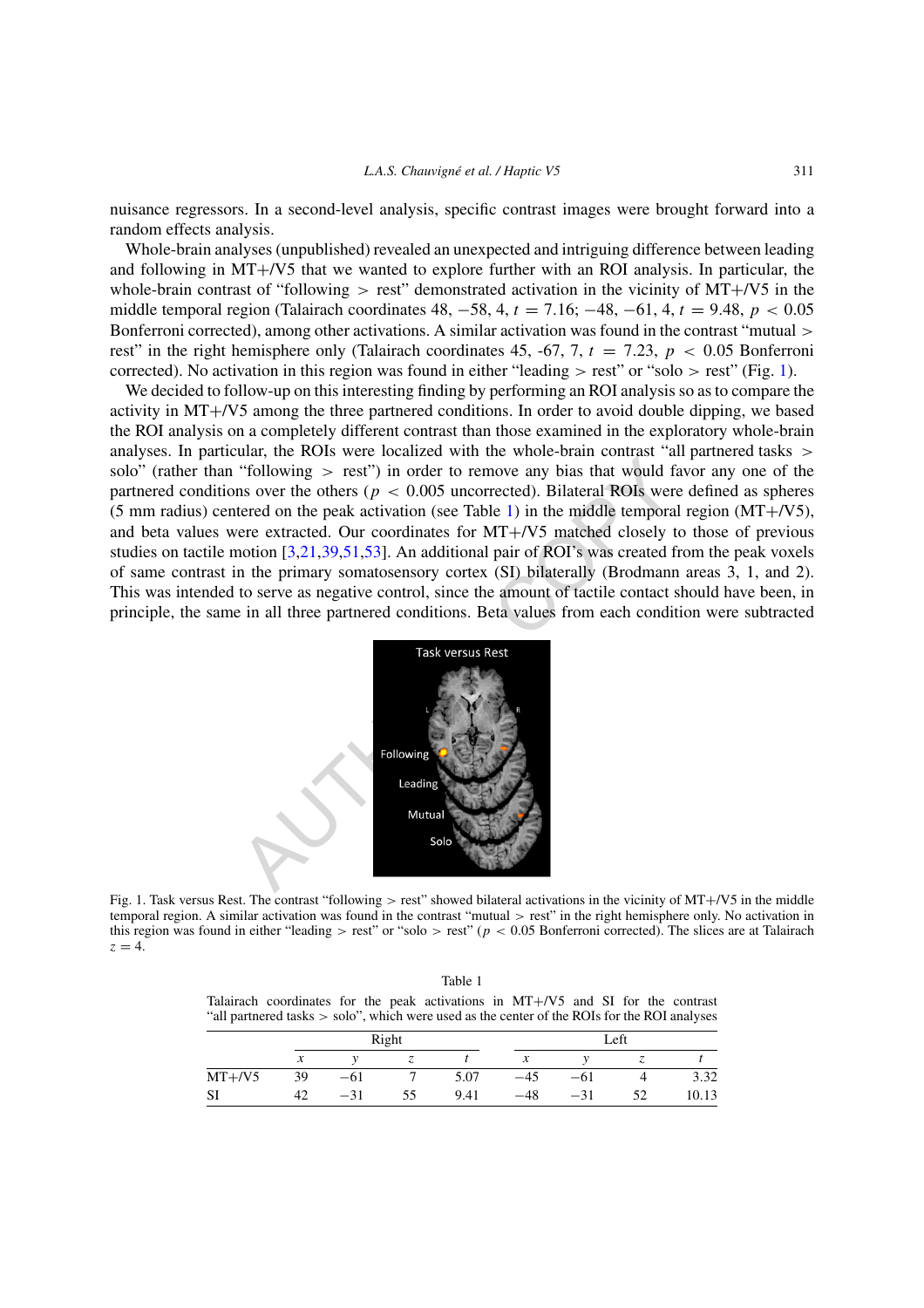from the baseline for each participant, and the effects in MT+/V5 and SI were tested using two  $2 \times 4$ analyses of variance  $(2 \text{ hemispheres} \times 4 \text{ movement conditions})$  and pairwise *t*-test comparisons (FDR corrected).

Finally, the location of MT+/V5 observed in our study was compared to that found in previous studies of tactile motion [[3](#page-9-5)[,21](#page-10-9)[,32](#page-10-10)[,39](#page-11-13)[,51](#page-11-10)[,53](#page-11-11)], as well as to the localization of the extrastriate body area (EBA) compiled by Ferri et al. [\[15\]](#page-10-11). We examined the latter area due to the fact that its location has been reported to be very close to, if not overlapping with, MT+/V5 [\[15](#page-10-11)]. MNI coordinates were converted to Talairach coordinates using the icbm2tal transform. All peaks were displayed as spheres o n a Talairachnormalized 3D template brain.

# **3. Results**

iance of beta values extracted from the two pairs of ROIs revearant  $\mu$ TH( $\nu$ S ( $F(3, 136) = 3.76$ ,  $p = 0.013$ ) and the primary somary of 6,  $p < 0.001$ ). There was no effect of hemisphere and no conce 2 shows the princip Analyses of variance of beta values extracted from the two pairs of ROIs revealed a main effect of condition in both MT+/V5 ( $F(3, 136) = 3.76$ ,  $p = 0.013$ ) and the primary somatosensory cortex, SI  $(F(3, 136) = 11.16, p < 0.001)$ . There was no effect of hemisphere and no condition  $\times$  hemisphere interaction. Figure 2 shows the principal finding that MT+/V5 activity was significantly greater during following than both leading ( $p = 0.028$ ) and solo ( $p = 0.011$ ). No difference was found from mutual. In contrast to this profile for MT+/V5, there was no difference between following and either leading or mutual in S1. However, S1 activity was greater in each of the three partnered conditions than in the no-contact solo condition ( $p < 0.001$ ; Fig. 2), as predicted by the presence of physical contact between partners in these three conditions. These results demonstrate that the enhanced activation of MT+/V5 in following compared to leading was due to a task-related difference in the perception of force-cues, rather than to a difference in tactile contact, since S1 activity did not differ between leading and following.

Figure [3](#page-6-0) shows the neuroanatomical localization of our haptic MT+/V5 peaks (based on the wholebrain analysis of partnered versus solo, in red) compared to tactile MT+/V5 (in blue) and the EBA (in green) from previous studies. The peaks o f M T +/V5 and EB A are separated antero-posteriorly in the left hemisphere and medio-laterally in the right hemisphere. Our peaks seem to belong more to the tactile MT +/V5 cluster than the E B A cluster . This effect w a s more striking i n the left hemisphere, where our activation was the strongest and where the tactile MT+/V5 area is most commonly found [\[51](#page-11-10)[,53\]](#page-11-11).



<span id="page-5-0"></span>Fig. 2. ROI analysis. Mean beta values across participants and both hemispheres for the MT+/V5 and SI ROIs for each condition subtracted from baseline. Error bars show standard errors.  $p < 0.05$  FDR corrected.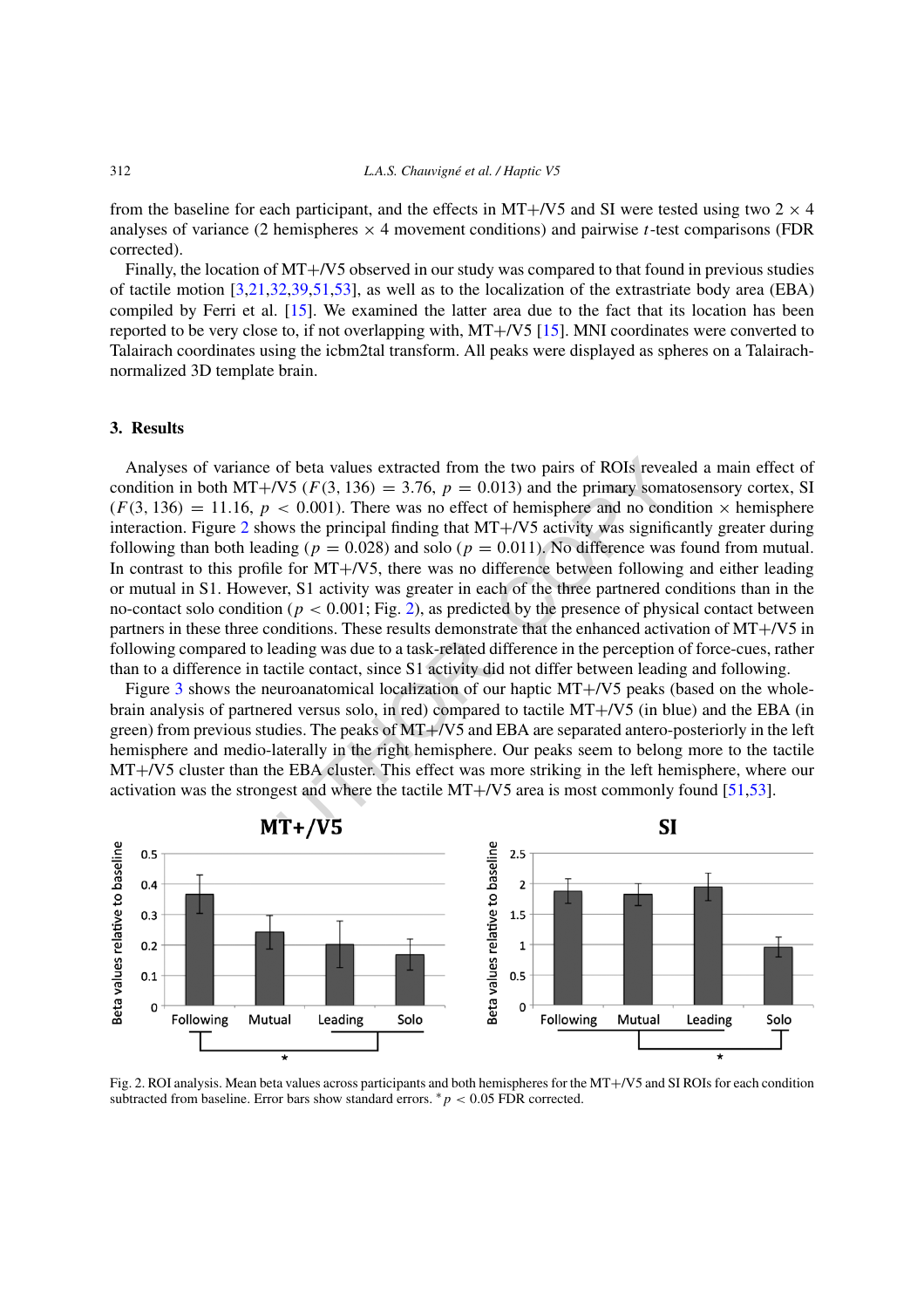*L.A.S. Chauvigné et al. / Haptic V5* 313



<span id="page-6-0"></span>Fig. 3. Comparison of MT+/V5 and EBA. The group activation in MT+/V5 is shown for haptic motion (in red, partnered > solo,  $p < 0.005$ , uncorrected) compared to tactile MT+/V5 from previous studies (in blue, [[3](#page-9-5)[,21](#page-10-9)[,32](#page-10-10)[,39](#page-11-13)[,51](#page-11-10)[,53](#page-11-11)] and the EBA (in green, compiled by [15]). Peaks are displayed as spheres on a Talairach-normalized 3D template brain.

## **4. Discussion**

O our haptic MT+/V5<br>
O Tactile MT+/V5 from previous studies<br>
O EBA from previous studies<br>
O EBA from previous studies<br>
O EBA from previous studies<br>
O EDA from previous studies<br>
O EDA from previous studies<br>
O EDA from prev The current fMRI study is the first to examine the neural correlates of leading and following in the context of joint action with physical contact, taking advantage of a novel 2-person interactive scanning arrangement in which an experimenter is engaged in partnered movements with the participant lying in the scanner. The results provide new insight into one critical facet of the asymmetry between leading and following in joint movement, namely that an area in the middle temporal region that is likely to be motion area MT+/V5 was significantly more active during following than leading. This might reflect the fact that, in order for individuals to coordinate their movements during joint actions, followers have a greater requirement than leaders to rely on the perception of motion-related force-cues coming from their partner. Our ROI analysis was motivated by the activation of MT+/V5 during following but not leading in an exploratory whole-brain analysis. To the best of our knowledge, this is the first evidence of MT+/V5 activation during an active and partnered task.

An increasing number o f studies ha v e suggested that MT +/V5 processes motion perception supramodally , rather than being restricted to visual motion. Indeed, this area has been sho w n t o respond to visual  $[54]$  $[54]$ , tactile  $[3,4,21,51,53]$  $[3,4,21,51,53]$  $[3,4,21,51,53]$  $[3,4,21,51,53]$  $[3,4,21,51,53]$  $[3,4,21,51,53]$  $[3,4,21,51,53]$  $[3,4,21,51,53]$ , and possibly auditory  $[43,45]$  $[43,45]$  $[43,45]$  motion, as well as to the illusory perception o f visual motion [\[22](#page-10-12) [,41\]](#page-11-16). Our results may suggest for the first time that M T +/V5 also processes the perception of force-related motion cues coming from haptic coupling. This supports the emerging view of this area as a supramodal motion-processing module. Furthermore, we propose that MT+/V5 is one important component of the brain network responsible for coordinating m o v ement with a partner during joint action.

While leading and following represent reciprocal forms of role asymmetry in joint action, the mutual condition is a situation of role symmetry, since the speed and amplitude of its joint movement emerge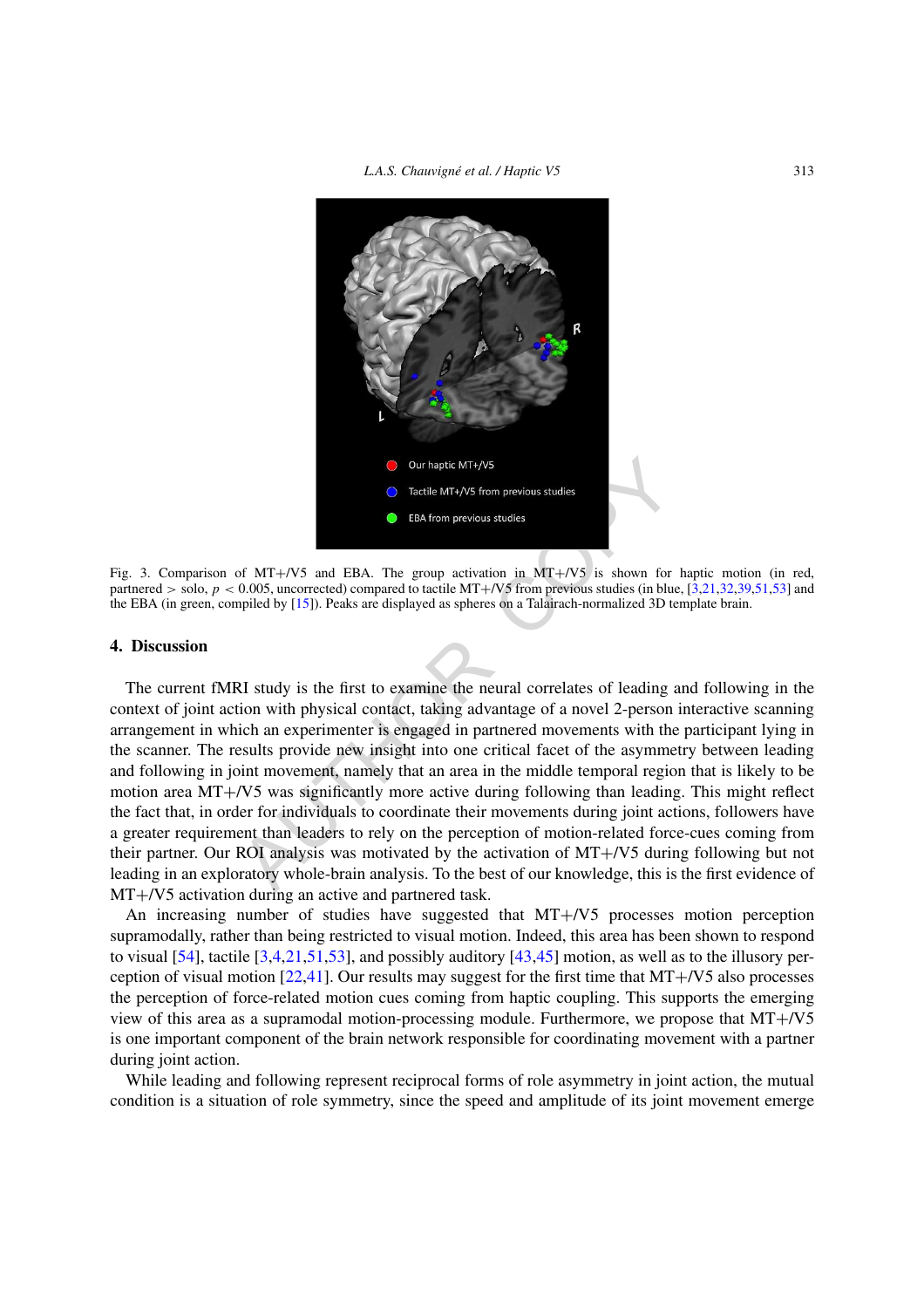from an implicit mutual agreement between the partners. The necessity to respond to haptic cues during the mutual condition was not as strong as during following, b u t was greater than during leading. In other words, the mutual condition is neither pure leading nor pure following, but something intermediate. Importantly, activity in MT+/V5 during the mutual condition reflected this intermediacy in haptic responsiveness to the partner's force-related motion cues, as compared to its activity during following and leading.

The greater activation of MT+/V5 during following than leading could not be attributed to a difference in visual motion since the participants' eyes were closed throughout the experiment, nor could it be attributed to differences in tactile motion per se since there was no difference in SI activity between following, leading, and mutual movement. SI has been previously shown to be sensitive to tactile motion and to be able to discriminate between moving and stationary tactile stimuli [\[53](#page-11-11)]. Additionally, we took great care to match the overall amount and variability of movement between leading and following. As there was no difference in either gross movement or tactile motion between leading and following, the increased MT+/V5 activity during following compared to leading can mainly be explained by the different roles taken by the participant in these conditions. Our main hypothesis is that this pattern of MT+/V5 activation reflects a change in the degree of reliance on haptic information and the degree of motor responsi veness t o force-cues.

*HNS* activity during following compared to leading can mainly<br>*HNS* activity during following compared to leading can mainly<br>nn by the participant in these conditions. Our main hypothesis in<br>neflects a change in the degr However, we are aware that our paradigm does not allow us to rule out some alternative interpretations that may also have contributed to the differential activation of MT+/V5 in our experiment. For example, the activity could have potentially been due to visual imagery [19] and/or the perception of self-motion [[8](#page-9-8)[,13\]](#page-9-7). We believe that a visual interpretation is unlikely since previous research has demonstrated that visual imagery cannot be the sole explanation for MT+/V5 activation during tactile motion, as this region is responsive to vibrotactile stimuli that are unlikely to induce imagery of visual motion [[3\]](#page-9-5). In addition, this area is more activated during tactile motion than during visual imagery [[4](#page-9-6)], and is even active during tactile motion perception in congenitally blind individuals [39]. While it is possible that following might have induced more visual imagery of the partner's movement than leading, one could equally argue that leading might have induced more imagery of the movement to be performed, since the leader is responsible for the creation of the movement plan. Further research is required to disentangle the potential i nvolv ement of visual imagery during haptically-based partnered m o v ements.

Another alternative interpretation is that the increased response in MT+/V5 during following could be an attentional effect alone (i.e., enhanced somatotosensory attention), rather than reflecting a specific involvement of MT+/V5 in processing force-cues coming from the leader's movements. However, given that several studies have shown that attention to somatosensory stimuli enhances SI activity [\[17](#page-10-14)[,26](#page-10-15)] and that we did not observ e a difference i n S 1 between following and leading, this would suggest that attentional effects are probably not the major driving force for our findings. Another alternative is that an increased complexity of movement representation during following may also have contributed to our findings. While our design does not permit us to rule out such an interpretation, we would simply point out that this perspective does not conflict with our preferred interpretation that the engagement of MT+/V5 in our study is related to the need to process movement information (i.e., directional forcecues) from the partner. During an improvised dance like tango, only leaders have advance knowledge of the movement plans, and followers have to deal with the uncertainties inherent in improvised movements, which may lead to more-comple x mo v ement representations.

Finally, the results could also be interpreted in terms of sensory suppression of MT+/V5 during leading [\[25](#page-10-16)[,27\]](#page-10-17), rather than stimulation during following. Since the leader is the one who generates the motor plan, this can result in a suppression of associated tactile sensations during movement. The follower, by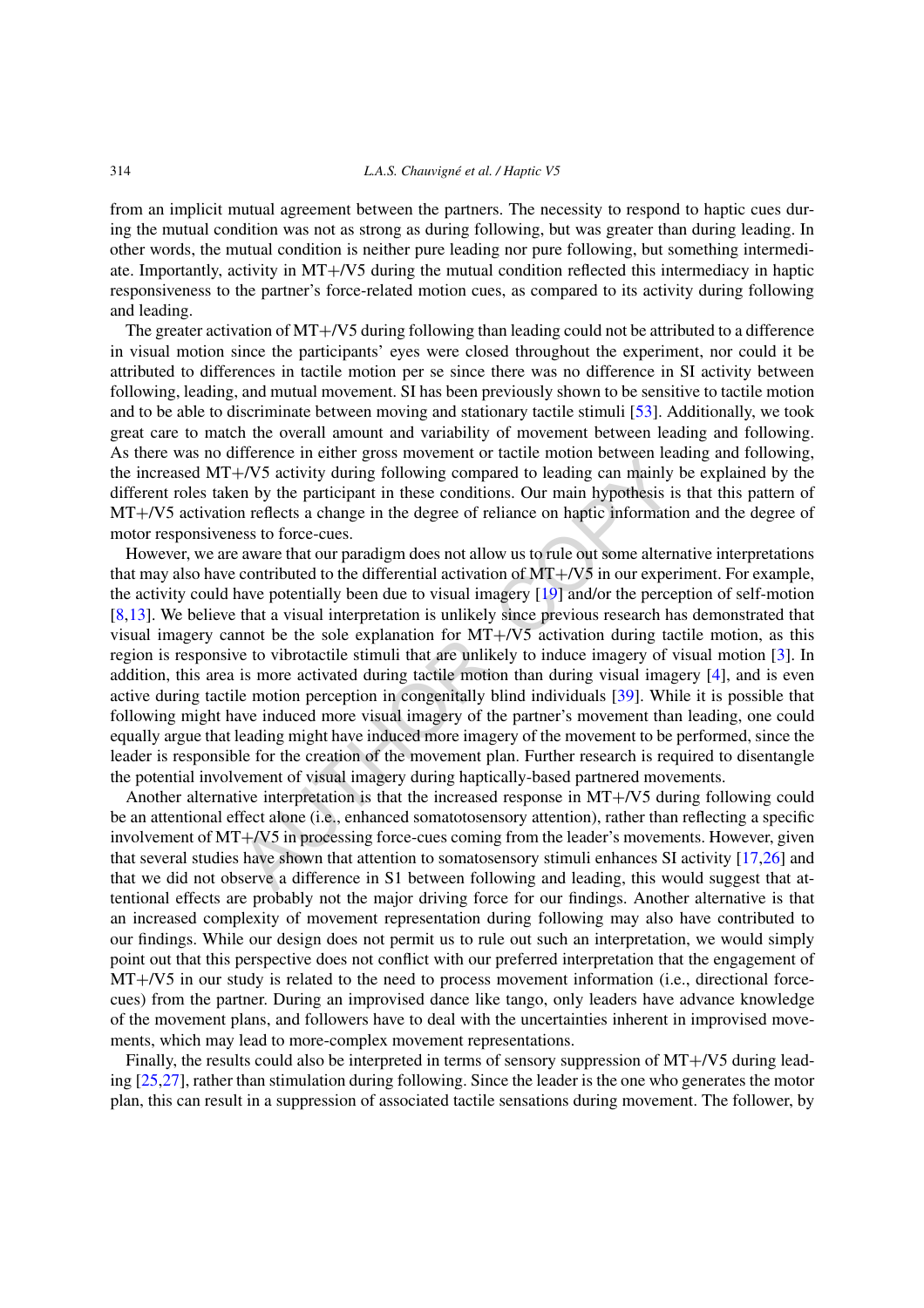contrast, should not be susceptible to such a suppression since s/he cannot predict the motor plan. In the present experiment, the mutual condition had a highly predictable motor pattern and yet still produced significant activation in MT+/V5. This suggests that the absence of MT+/V5 activation during leading is unlikely t o b e due to sensory suppression.

MT+/V5 is a complex with several divisions. Tactile motion has been proposed to be preferentially processed in the MST (medial superior temporal) division, but not in MT (middle temporal) proper [[3\]](#page-9-5), whereas the classic V5 area for visual motion is located primarily in MT. MT and MST are separated antero-posteriorly by the fundus of the ascending limb o f the posterior inferior temporal sulcus (pITS), MST being the more anterior part [[3](#page-9-5)[,23](#page-10-18)]. In our data, MT+/V5 activation could not be attributed exclusively to either the MST or MT divisions, as the activation extended both anteriorly and posteriorly from the fundus of the ascending limb of the pITS in most participants. However, the properties of MST are more similar to those of the area localized in the present study, with its proposed role in haptic coupling. Indeed, MST is more involved than MT in tactile motion [[3](#page-9-5)], self-motion perception [[8\]](#page-9-8), and non-visual pursuit [\[13](#page-9-7)]. Moreover, MST, but not MT, receives indirect somatosensory projections from SI via the parietal cortex [\[29](#page-10-19)] and is anatomically connected to the hand region of the primary motor cortex [\[31](#page-10-20)], suggesting that MST may be involved in haptic-motor coupling. Further research is needed to explore the functional differentiation between MST and MT during haptic interaction, most especially during the responsi veness t o force-cues.

over, MS[T](#page-9-12), but not M1 in tactite motion [3], self-motion perception<br>over, MST, but not MT, receives indirect somatosensory project<br>] and is anatomically connected to the hand region of the primare<br>ST may be involved in ha It is important to note that, within the middle temporal region, MT+/V5 is very close to the extrastriate body area (EBA; [\[11](#page-9-9),15]). The most general response profile of the EBA is the visual perception of body parts, although the area is also involved in haptic exploration, visual imagery, and self-performed actions using a limb [[7](#page-9-10)[,24](#page-10-21)]. The EBA, rather than MT+/V5, could potentially be underlying our partnered movement effect. A very similar peak of activation has been observed in studies involving movement towards a stimulus, interpreted by some authors as the EBA (pointing task, [2]) and others as MT+/V5 (pursuit task, [\[13\]](#page-9-7)). Indeed, MT+/V5 has been shown to be involved in the pursuit of visual stimuli with both the eyes  $[13]$  $[13]$  $[13]$  and the hands  $[1,37]$ , especially if the stimulus is complex  $[1]$ . Additionally, a comparison of our peak activations to both tactile MT+/V5 peaks and EBA peaks from the literature suggests that our activation is more likely to belong to an anterior division of MT+/V5 than to the EBA, although the partial overlap between these regions makes it difficult for us to rule out EBA involvement.

Dukelow et al. [13] and Antal et al. [1] suggested that MT+/V5 is involved in the transformation of visual motion perception into a motor action. The following condition in our study could be thought of as a type of *haptic pursuit* of a complex moving stimulus, since the leader's movements were improvised and thus had a fair degree of unpredictability . I n order for someone to perform a pursuit task accurately , they have to estimate the speed and direction of the object's movement to predict the next position of the stimulus. Neurons in area MT+/V5 respond selectively to the speed, orientation and direction of visual stimuli [\[33\]](#page-10-23), as well as to the direction of tactile stimuli [\[51\]](#page-11-10). Our results, combined with these previous findings, suggest that MT+/V5 can play a role in extracting the motion properties of a stimulus from any modality, especially if this information is necessary for guiding motor activity. This is especially relevant during joint action, since individuals have to coordinate their movements with one another through physical contact, and because perceiving a partner' s mo v ements i s all the more challenging when we ourselves are in motion. Given the inherent asymmetries between leading and following during many forms of joint action, activity in MT+/V5 seems to preferentially reflect the behavioral requirements of the follower: in contrast to leaders, followers ha v e to e xtract motion information from haptic coupling with their partner in order to perform a joint task.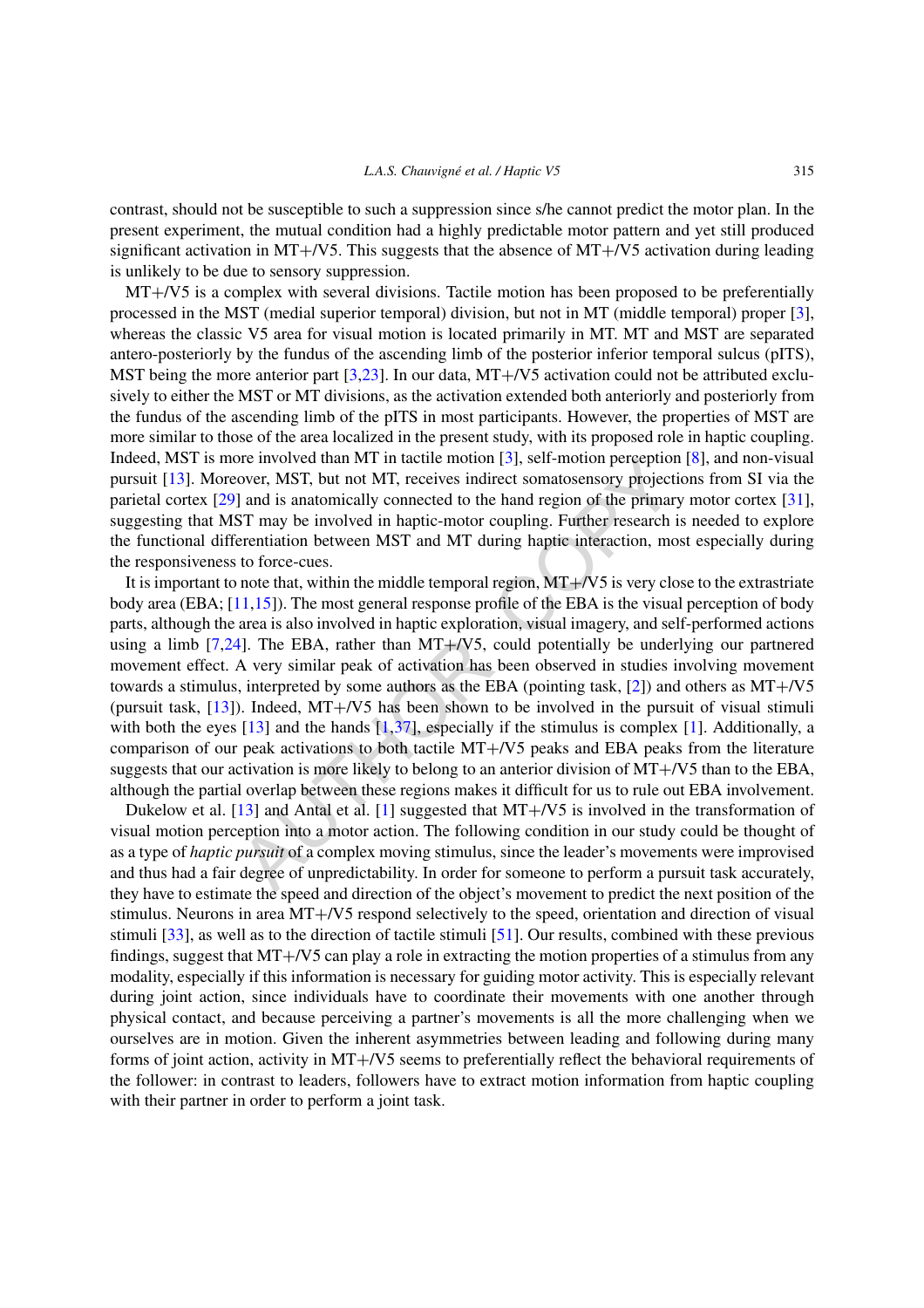In summary , the present study shedslight on one component of the brain network for coordinating joint action, namely an area that helps mediate a responsiveness to partner motion that is perceived via forcecues during physically-coupled movements, thereby helping in tracking the motion of the partner. Most forms of joint action require an ongoing alternation between leading and following by the participants inv olved. Our results suggest that the supramodal motion-perception comple x MT +/V5, and most likely its MST subdivision, might contribute to the process of following during physically-coupled joint action. We hope that this finding will stimulate further research on the role of MT+/V5 during haptic following and interpersonal coordination o f m o v ement.

# **Acknowledgement**

This w ork w a s funded b y the Natural Sciences and Engineering Research Council of Canada [Grant number 04686-15] to S.B.

# **Declaration o f interest**

The authors declare n o competing financial interests or other conflicts of interest.

# **Refer ences**

- <span id="page-9-12"></span>[1] A. Antal, M.A. Nitsche, W. Kruse, T.Z. Kincses, K.-P. Hoffmann and W. Paulus, Direct current stimulation over V5 enhances visuomotor coordination by improving motion perception in humans, *Journal of Cognitive Neuroscience* 16(4), 521–527. doi[:10.1162/089892904323057263](http://dx.doi.org/10.1162/089892904323057263) .
- <span id="page-9-11"></span>[2] S.V. Astafiev, C.M. Stanley, G.L. Shulman and M. Corbetta, Extrastriate body area in human occipital cortex responds to the performance of motor actions, *Nature Neuroscience* **7**(5) (2004), 542–548. doi[:10.1038/nn1241](http://dx.doi.org/10.1038/nn1241) .
- <span id="page-9-5"></span>[3] M.S. Beauchamp, N.E. Yasar, N. Kishan and T . Ro, Human MST b u t not MT responds to tactile stimulation, *Journal of Neuroscience* **27**(31) (2007), 8261–8267. doi:10.1523/JNEUR OSCI.0754-07.2007 .
- <span id="page-9-6"></span>[4] R . Blak e , K.V. Sobel and T . W. James, Neural syner g y between kinetic vision and touch, *Psycholo gical Science* **15**(6) (2004), 397–402. doi:10.1111/j.0956-7976.2004.00691.x .
- <span id="page-9-3"></span><span id="page-9-0"></span>[5] T. Chaminade and J. Decety, Leader or follower? Involvement of the inferior parietal lobule in agency, *Neuroreport* 13(15) (2002), 1975–1978. doi:10.1097/00001756-200210280-00029 .
- to S.B.<br>
are no competing financial interests or other conflicts of interest.<br>
are no competing financial interests or other conflicts of interest.<br>
Nitsche, W. Kruse, T.Z. Kincses, K.-P. Hoffmann and W. Paulus, Direct cur [6] C. Coey, M. Varlet, R.C. Schmidt and M.J. Richardson, Effects of movement stability and congruency on the emergence of spontaneous interpersonal coordination, *Experimental Brain Researc h* **211**(3–4) (2011), 483–493. doi[:10.1007/s00221-](http://dx.doi.org/10.1007/s00221-011-2689-9) [011-2689-](http://dx.doi.org/10.1007/s00221-011-2689-9) 9 .
- <span id="page-9-10"></span>[7] M. Costantini, C. Urgesi, G. Galati, G.L. Romani and S.M. Aglioti, Haptic perception and body representation in lateral and medial occipito-temporal cortices, *Neuropsycholo gia* **49**(5) (2011), 821–829. doi[:10.1016/j.neuropsychologia.2011.](http://dx.doi.org/10.1016/j.neuropsychologia.2011.01.034) [01.034](http://dx.doi.org/10.1016/j.neuropsychologia.2011.01.034) .
- <span id="page-9-8"></span>[8] G.C. DeAngelis and D.E. Angelaki, Visual-vestibular integration for self-motion perception, in: *The Neural Bases of Multisensory Processes* , M.M. Murray and M.T . Wallace, eds, CRC Press, Boca Raton, FL, 2012, pp. 1100–1113.
- <span id="page-9-1"></span>[9] J . Decety, T . Chaminade, J. Grèzes and A.N. Meltzoff, A PET exploration o f the neural mechanisms inv olved in reciprocal imitation, *Neuroimage* 15(1) (2002), 265-272. doi[:10.1006/nimg.2001.0938](http://dx.doi.org/10.1006/nimg.2001.0938).
- <span id="page-9-2"></span>[10] G.F. Donnay, S.K. Rankin, M. Lopez-Gonzalez, P. Jiradejvong and C.J. Limb, Neural substrates of interactive musical impro visation: An fMRI study of "trading fours" in jazz, *PLoS ONE* , **9**(2), 2014, e88665.
- <span id="page-9-9"></span>[11] P.E. Downing, Y. Jiang, M. Shuman and N . Kanwisher, A cortical area selecti v e for visual processing of the human body, *Science* **293** (2001), 2470–2473. doi[:10.1126/science.1063414](http://dx.doi.org/10.1126/science.1063414) .
- <span id="page-9-4"></span>[12] R. Dubner and S.M. Zeki, Response properties and receptive fields of cells in an anatomically defined region of the superior temporal sulcus in the monkey, *Brain Research* 35(2) (1971), 528–532. doi[:10.1016/0006-8993\(71\)90494-](http://dx.doi.org/10.1016/0006-8993(71)90494-X)X.
- <span id="page-9-7"></span>[13] S.P. Dukelow, J.F. DeSouza, J.C. Culham, A.V. van den Berg, R.S. Menon and T. Vilis, Distinguishing subregions of the human MT+ complex using visual fields and pursuit eye movements, *Journal of Neurophysiology* 86(4) (2001), 1991– 2000.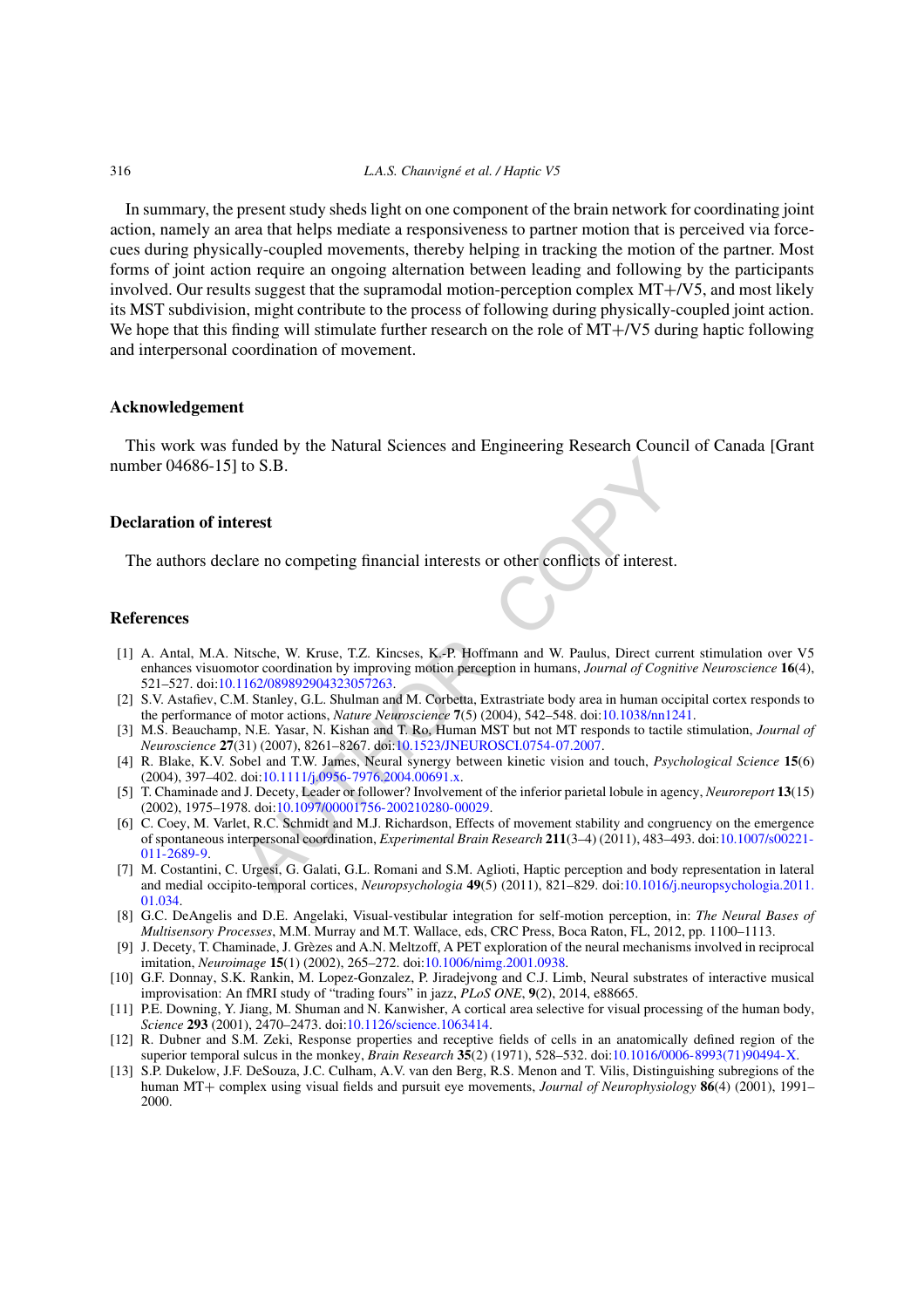- <span id="page-10-1"></span>[14] G. Dumas, J. Nadel, R. Soussignan, J. Martinerie and L. Garnero, Inter-brain synchronization during social interaction, PLoS ONE 5(8) (2010), e12166. doi[:10.1371/journal.pone.0012166](http://dx.doi.org/10.1371/journal.pone.0012166).
- <span id="page-10-11"></span>[15] S. Ferri, H. Kolster, J. Jastorff and G.A. Orban, The overlap of the EBA and the MT/V5 cluster, *Neuroimage* 66 (2013), 412–425. doi[:10.1016/j.neuroimage.2012.10.060](http://dx.doi.org/10.1016/j.neuroimage.2012.10.060) .
- <span id="page-10-4"></span>[16] S. Garrod and M.J. Pickering, Joint action, interactive alignment, and dialog, *Topics in Cognitive Science* 1(2) (2009), 292–304. doi[:10.1111/j.1756-8765.2009.01020.x](http://dx.doi.org/10.1111/j.1756-8765.2009.01020.x) .
- <span id="page-10-14"></span>[17] C.M. Giabbiconi, N.J. Trujillo-Barreto, T. Gruber and M.M. Müller, Sustained spatial attention to vibration is mediated in primary somatosensory corte x , *Neuroima g e* **35**(1) (2007), 255–262. doi[:10.1016/j.neuroimage.2006.11.022](http://dx.doi.org/10.1016/j.neuroimage.2006.11.022) .
- <span id="page-10-5"></span>[18] W. Goebl and C. P almer, Synchronization o f timing and motion among performing musicians, *Music Perception* **26**(5) (2009), 427–438. doi[:10.1525/mp.2009.26.5.427](http://dx.doi.org/10.1525/mp.2009.26.5.427) .
- <span id="page-10-13"></span>[19] E.D. Grossman and R. Blake, Brain activity evoked by inverted and imagined biological motion, Vision Research 41(10– 11) (2001), 1475–1482. doi[:10.1016/S0042-6989\(00\)00317-](http://dx.doi.org/10.1016/S0042-6989(00)00317-5) 5 .
- <span id="page-10-2"></span>[20] S. Guionnet, J. Nadel, E. Bertasi, M. Sperduti, P. Delaveau and P. Fossati, Reciprocal imitation: Toward a neural basis of social interaction, *Cerebral Cortex* **22**(4) (2012), 971–978. doi[:10.1093/cercor/bhr177](http://dx.doi.org/10.1093/cercor/bhr177) .
- <span id="page-10-9"></span>[21] M.C. Hagen, O. Franzén, F. McGlone, G. Essick, C. Dancer and J.V. Pardo, Tactile motion activates the human middle temporal/V5 (MT/V5) complex, *European Journal of Neuroscience* **16**(5) (2002), 957–964. doi[:10.1046/j.1460-9568.](http://dx.doi.org/10.1046/j.1460-9568.2002.02139.x) [2002.02139.x](http://dx.doi.org/10.1046/j.1460-9568.2002.02139.x) .
- <span id="page-10-12"></span>[22] S. He, E.R. Cohen and X. Hu, Close correlation between activity in brain area MT/V5 and the perception of a visual motion aftereffect, *Current Biology* **8** (1998), 1215–1218. doi:10.1016/S0960-9822(07)00512- X .
- <span id="page-10-18"></span>[23] A.C. Huk, R.F. Dougherty and D.J. Heeger, Retinotopy and functional subdivision of human areas MT and MST, Journal *of Neuroscience* **22**(16) (2002), 7195–7205.
- <span id="page-10-21"></span>[24] T. Ishizu, A. Noguchi, Y. Ito, T. Ayabe and S. Kojima, Motor activity and imagery modulate the body-selective region in the occipital–temporal area: A near-infrared spectroscopy study, *Neuroscience Letters* 465 (2009), 85–89. doi[:10.1016/j.](http://dx.doi.org/10.1016/j.neulet.2009.08.079) [neulet.2009.08.079](http://dx.doi.org/10.1016/j.neulet.2009.08.079) .
- <span id="page-10-16"></span>[25] S.R. Jackson, A. Parkinson, S.L. Pears and S.H. Nam, Effects of motor intention on the perception of somatosensory e vents: A behavioural and functional magnetic resonance imaging study, *Q. J. Exp. Psychol.* **64** (2011), 839–854. doi[:10.](http://dx.doi.org/10.1080/17470218.2010.529580) [1080/17470218.2010.529580](http://dx.doi.org/10.1080/17470218.2010.529580) .
- <span id="page-10-15"></span>[26] H. Johansen-Berg, C.A.V. Christensen, M. Woolrich and P.M. Matthews, Attention to touch modulates activity in both primary and secondary somatosensory areas, *Neuroreport* **11**(6) (2000), 1237–1241. doi[:10.1097/00001756-200004270-](http://dx.doi.org/10.1097/00001756-200004270-00019) [00019](http://dx.doi.org/10.1097/00001756-200004270-00019) .
- <span id="page-10-17"></span>[27] G. Juravle, G. Binsted and C. Spence, Tactile suppression in goal-directed mo v ement, *Psychon. Bull. Re v.* (2016), 1–17.
- <span id="page-10-19"></span><span id="page-10-7"></span>[28] A.J. King and G . C o wlishaw, Leaders, followers and group decision-making, *Commununicative & Integrative Biology* **2** (2009), 147–150. doi:10.4161/cib .7562 .
- en and X. Hu, Close correlation between activity in brain area MT/V5 and tt, *Current Biology* **8** (1998), 1215–1218. doi:10.1016/S0960-9822(07)00512-x<br>ougherty and D.J. Heeger, Retinotopy and functional subdivision of hu [29] J.W. Lewis and D.C. Va n Essen, Corticocortical connections of visual, sensorimotor , and multimodal processing areas in the parietal lobe of the macaque monk e y , *Journal of Comparative Neurology* **428**(1) (2000), 112–137. doi[:10.1002/1096-](http://dx.doi.org/10.1002/1096-9861(20001204)428:1<112::AID-CNE8>3.0.CO;2-9) 9861(20001204)428:1<112::AID-CNE8>3.0.CO;2- 9 .
- <span id="page-10-6"></span>[30] J.D. Loehr and C. P almer, Temporal coordination between performing musicians, *Quarterly Journal of Experimental Psycholo g y* **64**(11) (2011), 2153–2167. doi:10.1080/17470218.2011.603427 .
- <span id="page-10-20"></span>[31] B. Marconi, A. Genovesio, A. Battaglia-Mayer, S. Ferraina, S. Squatrito, M. Molinari, F. Lacquaniti and R. Caminiti, Eye-hand coordination during reaching. I. Anatomical relationships between parietal and frontal cortex, Cerebral Cortex **11**(6) (2001), 513–527. doi:10.1093/cercor/11.6.513 .
- <span id="page-10-10"></span>[32] I. Matteau, R . Kupers, E . Ricciardi, P. Pietrini and M. Ptito, B eyond visual, aural and haptic mo v ement perception: hMT + is acti vated by electrotactile motion stimulation o f the tongue in sighted and i n congenitally blind individuals, *Brain Res. Bull.* **82** (2010), 264–270. doi[:10.1016/j.brainresb](http://dx.doi.org/10.1016/j.brainresbull.2010.05.001) ull.2010.05.001 .
- <span id="page-10-23"></span>[33] J.H. Maunsell and D.C. Van Essen, Functional properties of neurons in middle temporal visual area of the macaque monkey. I. Selectivity for stimulus direction, speed, and orientation, Journal of Neurophysiology 49(5) (1983), 1127– 1147.
- <span id="page-10-3"></span>[34] E. Nagy, M. Liotti, S. Brown, G. Waiter, A. Bromiley, C. Trevarthen and G. Bardos, The neural mechanisms of reciprocal communication, *Brain Researc h* **1353** (2010), 159–167. doi[:10.1016/j.brainres.2010.07.066](http://dx.doi.org/10.1016/j.brainres.2010.07.066) .
- <span id="page-10-0"></span>[35] R.D. Newman-Norlund, M.L. Noordzij, R.G.J. Meulenbroek and H. Bekkering, Exploring the brain basis of joint action: Co-ordination of actions, goals and intentions, *Social Neuroscience* 2 (2007), 48–65. doi[:10.1080/17470910701224623](http://dx.doi.org/10.1080/17470910701224623).
- <span id="page-10-8"></span>[36] L. Noy, E. Dekel and U. Alon, The mirror game as a paradigm for studying the dynamics of two people improvising motion together, *Proceedings of the National Academy of Sciences* **108**(52) (2011), 20947–20952. doi[:10.1073/pnas.](http://dx.doi.org/10.1073/pnas.1108155108) [1108155108](http://dx.doi.org/10.1073/pnas.1108155108) .
- <span id="page-10-22"></span>[37] C. Oreja-Guevara, R. Kleiser, W. Paulus, W. Kruse, R.J. Seitz and K.P. Hoffmann, The role of V5 (hMT+) in visually guided hand m o v ements: An fMRI study, *European Journal of Neuroscience* **19** (2004), 3113–3120. doi[:10.1111/j.0953-](http://dx.doi.org/10.1111/j.0953-816X.2004.03393.x) [816X.2004.03393.x](http://dx.doi.org/10.1111/j.0953-816X.2004.03393.x) .